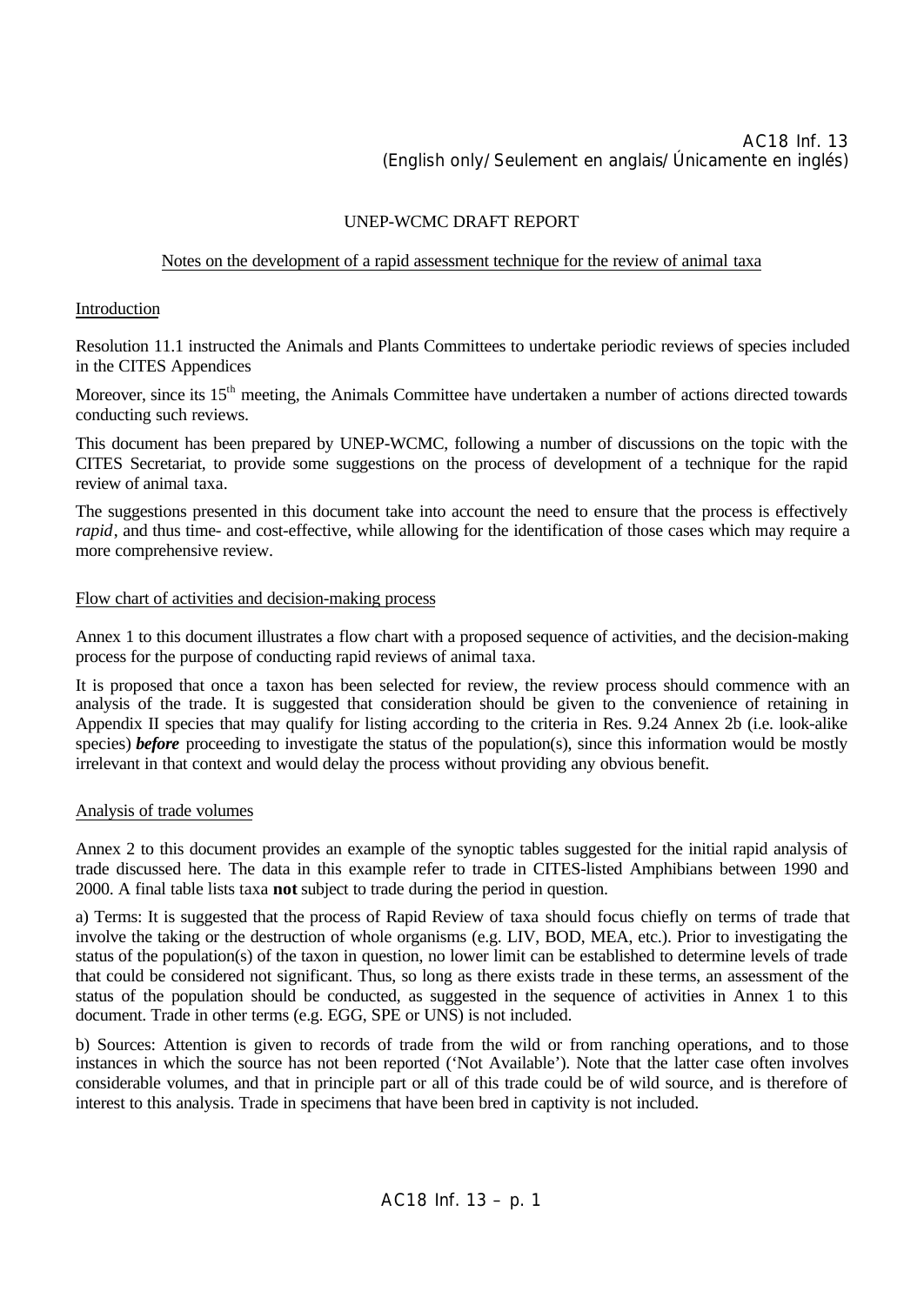



<sup>1</sup> The expression 'whole Terms' refers in this instance to any volume of trade in Terms involving the taking or destruction of whole organisms.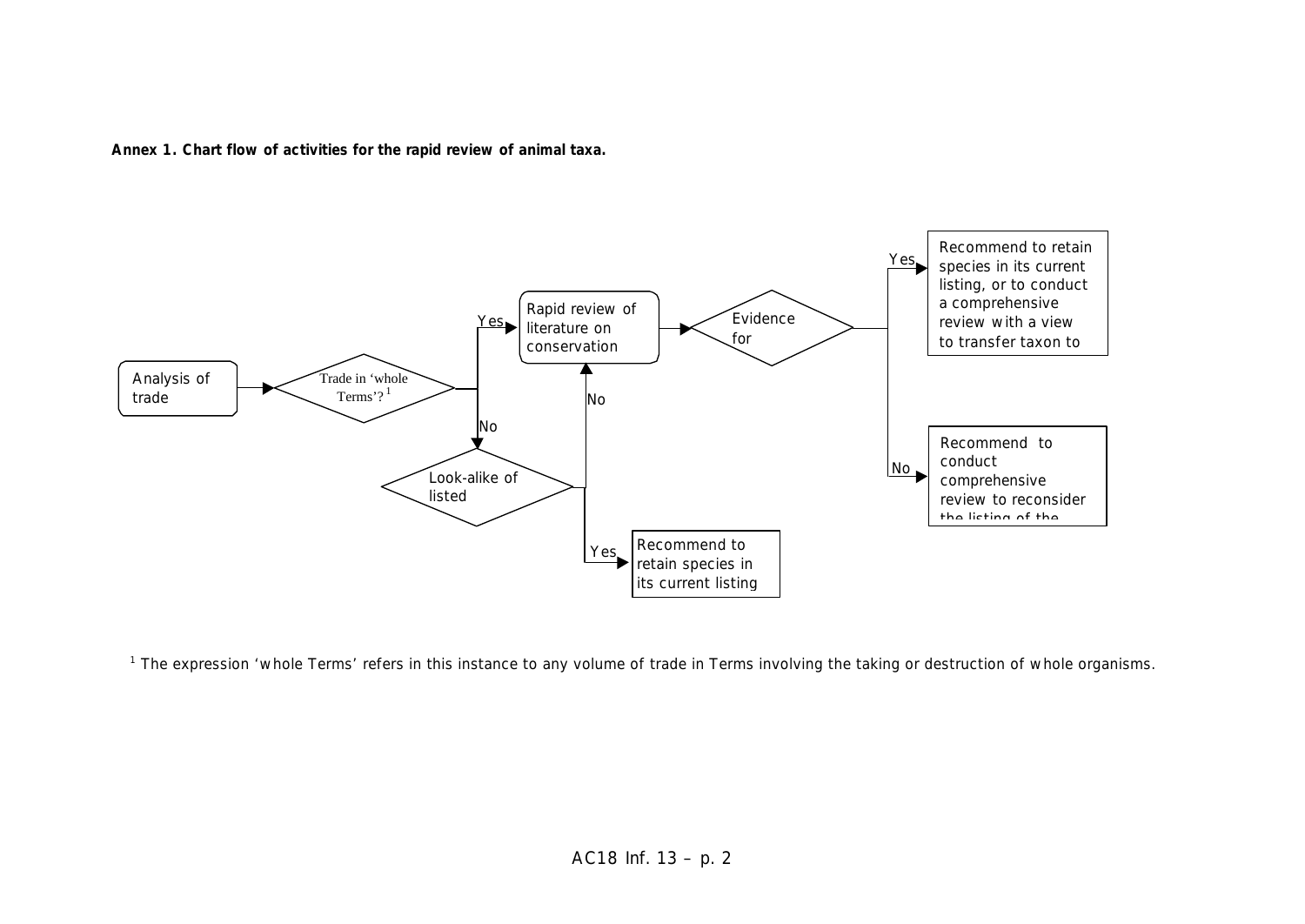**Annex 2 Synoptic tables suggested for the initial rapid analysis of CITES-listed Amphibians**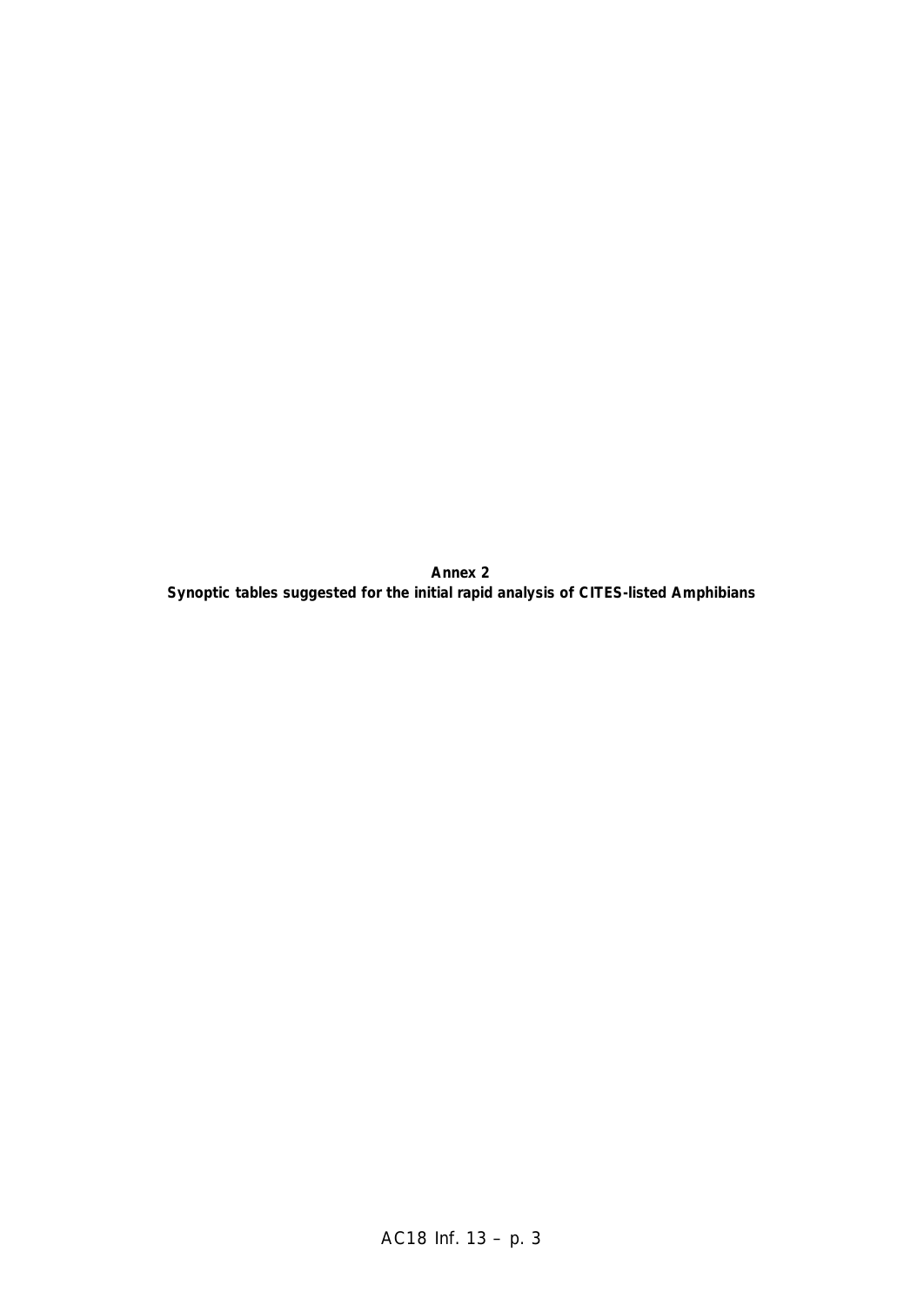**Trade in Allobates femoralis (1996 - 2000)**

| Source                  | Term                   | Unit* | Data           | 1993 | 1994 | 1996 | 1998 |    | 1999 Grand Total |
|-------------------------|------------------------|-------|----------------|------|------|------|------|----|------------------|
| W                       | BOD, MEA or DER<br>LIV |       | (re-)Exporters | 110  |      | 25   | . .  | 10 | 162              |
|                         |                        |       | Importers      | 100  |      |      |      |    | 100              |
| Total<br>(re-)Exporters |                        |       |                | 110  |      | 25   | . .  | 10 | 162 <sup>1</sup> |
| Total<br>Importers      |                        |       |                | 100  |      |      |      | 01 | 100              |

## **Trade in Altiphrynoides malcolmi (1996 - 2000)**

| Source                 | Term | $\text{Unit*}$ | Data | <b>S</b> Grand Total |
|------------------------|------|----------------|------|----------------------|
| Total (re-)Exporters   |      |                |      |                      |
| <b>Total Importers</b> |      |                |      |                      |

## **Trade in Ambystoma dumerilii (1996 - 2000)**

| Source               | l'erm                | Unit $*$ | Data           | <b>1995</b> Grand Total |
|----------------------|----------------------|----------|----------------|-------------------------|
| W                    | LIV, BOD, MEA or DER |          | (re-)Exporters |                         |
|                      |                      |          | Importers      |                         |
| Total (re-)Exporters |                      |          |                |                         |
| Total<br>Importers   |                      |          |                |                         |

### **Trade in Ambystoma lermaense (1996 - 2000)**

| Source               | Term | $\text{Unit*}$ |  | Data Grand Total |
|----------------------|------|----------------|--|------------------|
| Total (re-)Exporters |      |                |  |                  |
| Total Importers      |      |                |  |                  |

#### **Trade in Ambystoma mexicanum (1996 - 2000)**

| Source               | Term                 | $Unit*$ | Data           | 1992 | 1993 | 1994 |                 | <b>1995</b> Grand Total |
|----------------------|----------------------|---------|----------------|------|------|------|-----------------|-------------------------|
| W                    | LIV. BOD. MEA or DER |         | (re-)Exporters |      |      | 70   |                 | 78                      |
|                      |                      |         | Importers      |      |      | 74   |                 | 74                      |
| Not Avail. or U      | LIV. BOD, MEA or DER |         | (re-)Exporters |      |      | 2018 | 75              | 2093                    |
|                      |                      |         | Importers      |      | 30   |      | 30 <sup>I</sup> | 62                      |
| Total (re-)Exporters |                      |         |                |      |      | 2088 | 83              | 2171                    |
| Total<br>Importers   |                      |         |                |      | 30   | 74   | 30              | 136                     |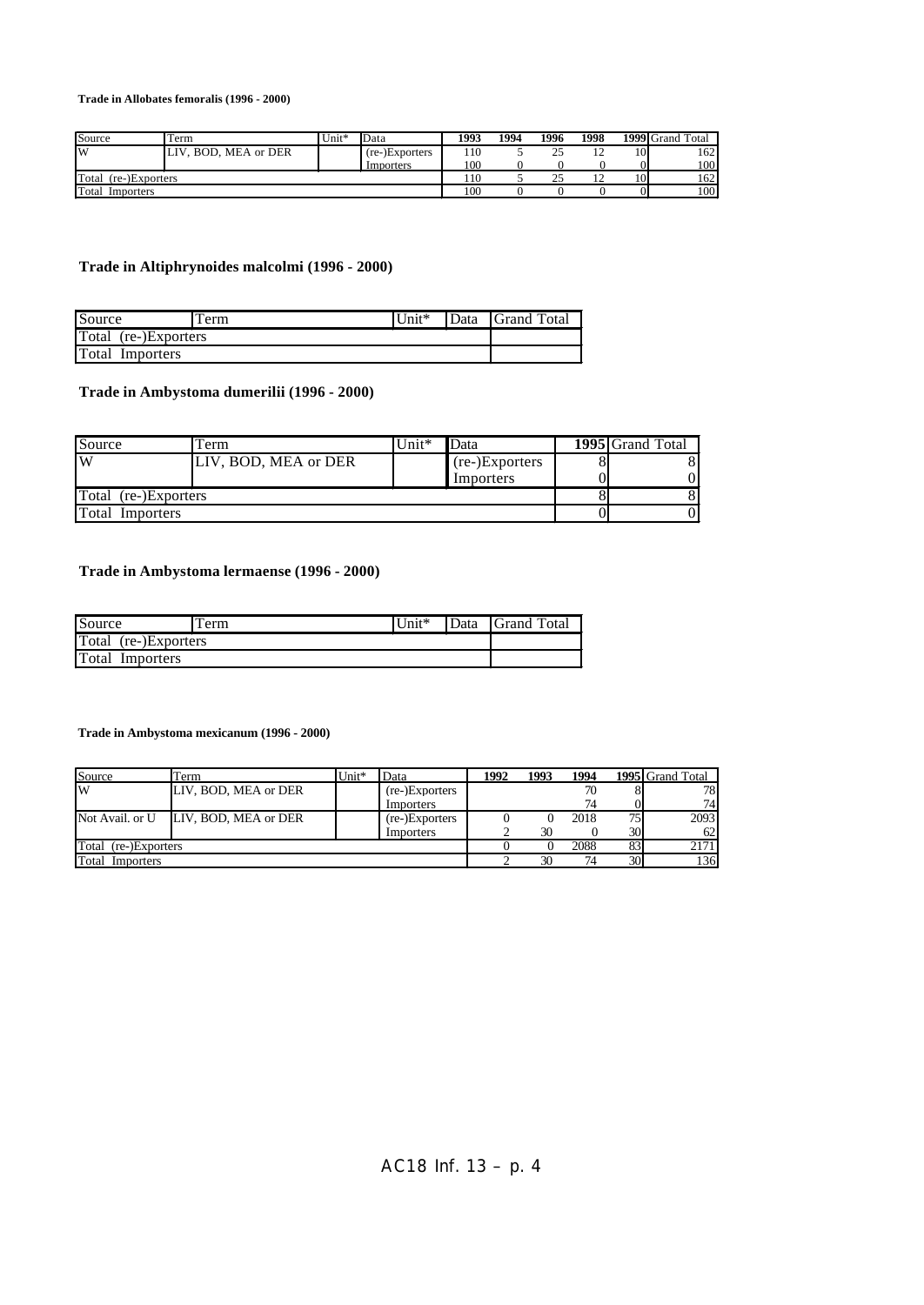### **Trade in Andrias japonicus (1996 - 2000)**

| Source               | l'erm                | Unit $*$ | Data           | 1998 | $\overline{1999}$ Grand Total |
|----------------------|----------------------|----------|----------------|------|-------------------------------|
| lW                   | LIV. BOD. MEA or DER |          | (re-)Exporters |      |                               |
|                      |                      |          | Importers      |      |                               |
| Total (re-)Exporters |                      |          |                |      |                               |
| Total<br>Importers   |                      |          |                |      |                               |

## **Trade in Andrias spp. (1996 - 2000)**

| Source               | Term                 | $Unit*$ | Data           |    | 1991 Grand Total |
|----------------------|----------------------|---------|----------------|----|------------------|
| Not Avail. or U      | LIV, BOD, MEA or DER |         | (re-)Exporters | 30 | 30 <sup> </sup>  |
|                      |                      |         | Importers      |    |                  |
| Total (re-)Exporters |                      |         |                | 30 | 30I              |
| Total<br>Importers   |                      |         |                |    |                  |

### **Trade in Atelopus varius zeteki (1996 - 2000)**

| Source                 | l'erm                | Unit* | Data           | 1992 |    | 1997 Grand Total |
|------------------------|----------------------|-------|----------------|------|----|------------------|
| W                      | LIV. BOD. MEA or DER |       | (re-)Exporters | 10   | 10 | 20 I             |
|                        |                      |       | Importers      |      |    | 0l               |
| Total (re-)Exporters   |                      |       |                |      | 10 | <b>20</b>        |
| <b>Total Importers</b> |                      |       |                |      |    | 0l               |

### **Trade in Bufo retiformis (1996 - 2000)**

| Source               | Term                 | $Unit*$ | Data           |    | 1996 Grand Total |
|----------------------|----------------------|---------|----------------|----|------------------|
| $\overline{W}$       | LIV, BOD, MEA or DER |         | (re-)Exporters |    |                  |
|                      |                      |         | Importers      | 20 | 201              |
| Total (re-)Exporters |                      |         |                |    |                  |
| Total Importers      |                      |         |                | 20 | 20               |

### **Trade in Dendrobates anthonyi (1996 - 2000)**

**Trade in Dendrobates arboreus (1996 - 2000)**

| Source               | Term                                                     |                | Unit*                     | Data                       |                  |                   |    | 1994 Grand Total      |                   |
|----------------------|----------------------------------------------------------|----------------|---------------------------|----------------------------|------------------|-------------------|----|-----------------------|-------------------|
| Not Avail, or U      | LIV. BOD. MEA or DER                                     |                |                           |                            | $(re-)Exporters$ |                   |    |                       |                   |
| Source               | Term                                                     | $\text{Unit*}$ | )ata                      |                            | $m_{\rm non}$    |                   |    | 1991501992 Grand Roal |                   |
| Yotal                | $(re-)Expd$ $t$ $e$ $f$ $s$ $B$ $CD$ , $M$ $EA$ or $DEK$ |                |                           | (re-)Exporters             |                  |                   | 36 |                       | $\overline{0}$ 36 |
| $\mathbf{r}$         |                                                          |                | <i>IMPORTERS</i>          |                            |                  | $\epsilon$ $\sim$ |    | $\frac{1}{50}$ 0      |                   |
|                      | $DOD$ $MPA$ $\sim$ $DCD$<br>LI Y, DUD, MILA VI DLIV      |                | $\sim \Delta E_{\rm max}$ | $11C$ - <i>J</i> LADUITUIS |                  | $\sim$            |    | JЛ                    | -9                |
|                      |                                                          |                | Importers                 |                            |                  |                   |    |                       |                   |
| Total (re-)Exporters |                                                          |                |                           |                            |                  |                   | 36 |                       | 45                |
| Total<br>Importers   |                                                          |                |                           |                            |                  |                   |    |                       |                   |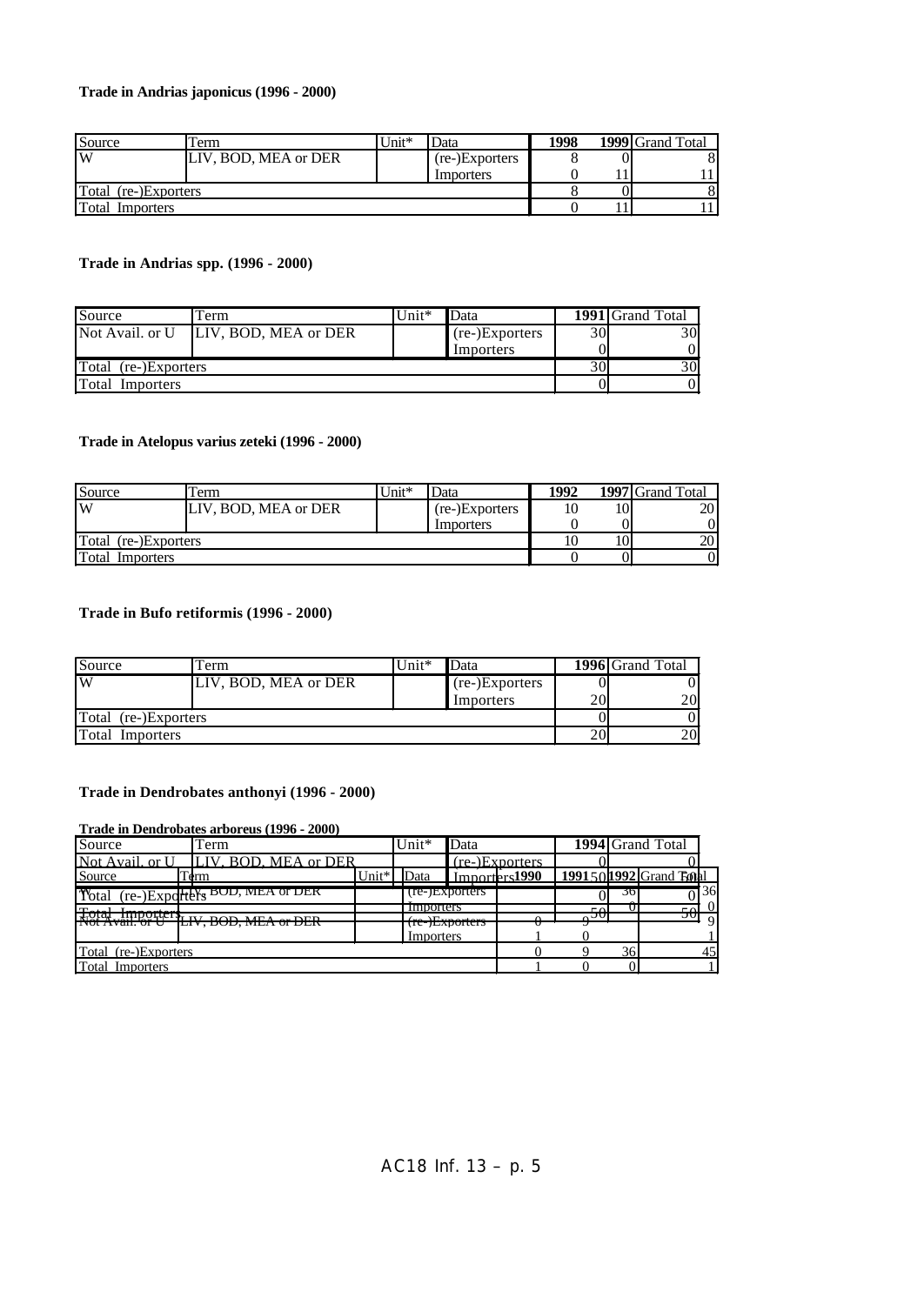**Trade in Dendrobates auratus (1996 - 2000)**

| Source                 | Term                 | Unit* | Data           | 1990 | 1991 | 1992 | 1993 | 1994 | 1995 | 1996 | 1997 | 1998 |     | 1999 Grand Total |
|------------------------|----------------------|-------|----------------|------|------|------|------|------|------|------|------|------|-----|------------------|
| W                      | LIV. BOD. MEA or DER |       | (re-)Exporters |      |      | 448  | 1895 | 2358 | 2069 | 928  | 972  | 167  | 34  | 8871             |
|                        |                      |       | Importers      |      |      | 342  | 751  | 930  | 1968 | 2291 | 990  | 133  |     | 7405             |
| R                      | LIV. BOD. MEA or DER |       | (re-)Exporters |      |      |      |      |      |      |      |      | 245  | 476 | 721              |
|                        |                      |       | Importers      |      |      |      |      |      |      |      |      | 132  | 275 | 407              |
| Not Avail, or U        | LIV. BOD, MEA or DER |       | (re-)Exporters |      | 47   |      |      | 42   |      | 34   |      |      |     | 139              |
|                        |                      |       | Importers      |      |      |      | 121  | 918  | 322  |      |      |      |     | 2365             |
| Total (re-)Exporters   |                      |       |                |      | 47   | 448  | 1895 | 2400 | 2069 | 962  | 972  | 412  | 526 | 9731             |
| <b>Total Importers</b> |                      |       |                |      |      | 342  | 1872 | 1848 | 2290 | 2291 | 990  | 265  | 275 | 10177            |

### **Trade in Dendrobates azureus (1996 - 2000)**

| Source               | Ferm                                 | Unit* | )ata           | 1994 | 1995 |    | 1997 Grand Total |
|----------------------|--------------------------------------|-------|----------------|------|------|----|------------------|
| W                    | LIV. BOD. MEA or DER                 |       | (re-)Exporters |      |      |    | ΟI               |
|                      |                                      |       | Importers      |      |      | 20 | 20               |
|                      | Not Avail. or U LIV, BOD, MEA or DER |       | (re-)Exporters |      |      |    | 01               |
|                      |                                      |       | Importers      |      |      |    | 53               |
| Total (re-)Exporters |                                      |       |                |      |      |    | 01               |
| Total<br>Importers   |                                      |       |                |      |      | 20 | 73               |

### **Trade in Dendrobates biolat (1996 - 2000)**

| Source                 | l'erm                | Unit* | Data           | 1997 | 1998 Grand Total |
|------------------------|----------------------|-------|----------------|------|------------------|
| $\mathbf{w}$           | LIV. BOD. MEA or DER |       | (re-)Exporters |      |                  |
|                        |                      |       | Importers      |      | VI               |
| Total (re-)Exporters   |                      |       |                |      |                  |
| <b>Total Importers</b> |                      |       |                |      |                  |

### **Trade in Dendrobates fantasticus (1996 - 2000)**

**Trade in Dendrobates galactonotus (1996 - 2000)**

| Source                           | Term                                                                                     |                   |           | Unit*             | Data |                                        |    |           |            | 1998 Grand Total   |          |
|----------------------------------|------------------------------------------------------------------------------------------|-------------------|-----------|-------------------|------|----------------------------------------|----|-----------|------------|--------------------|----------|
| <b>XX7</b>                       | $\mathbf{X}$<br><b><i>Schade in Dendrobates granuffier</i></b> (1996-22000) <i>Kleav</i> | DED               | Data      |                   |      | $\sqrt{ }$<br>1993.<br>-^1994          |    | 1998      |            | 1998 Grand Total   |          |
| W                                | LIV. BOD. MEA or DER                                                                     |                   |           | $(re-)$ Exporters |      | $\blacksquare$ Importers $\frac{1}{2}$ |    |           |            |                    | 22       |
| Total<br>$(re1)$ Exporters       |                                                                                          |                   | Importers |                   |      |                                        |    |           |            |                    | 120      |
| <b>Seince TG LEXPOLIS EXPORT</b> |                                                                                          | $\mathsf{Unit}^*$ | Data      |                   |      |                                        |    |           |            | T <sub>of</sub> 22 |          |
|                                  | $\frac{1}{100}$<br><b>DED</b><br><b>NULL WEATHING</b>                                    |                   |           | --------------    |      |                                        |    | .പീ<br>ᡣ᠇ | 11<br>41 L |                    | ച 30     |
|                                  |                                                                                          |                   |           | Importers         |      | 10                                     |    |           |            |                    | 10       |
| Not Avail, or U                  | LIV, BOD, MEA or DER                                                                     |                   |           | (re-)Exporters    |      |                                        |    |           |            |                    | $\Omega$ |
|                                  |                                                                                          |                   |           | Importers         |      | 32                                     | 20 |           |            |                    | 52       |
| Total (re-)Exporters             |                                                                                          |                   |           |                   |      | 10                                     |    | 10        |            |                    | 24       |
| Total<br>Importers               |                                                                                          |                   |           |                   |      | 42                                     | 20 |           |            |                    | 62       |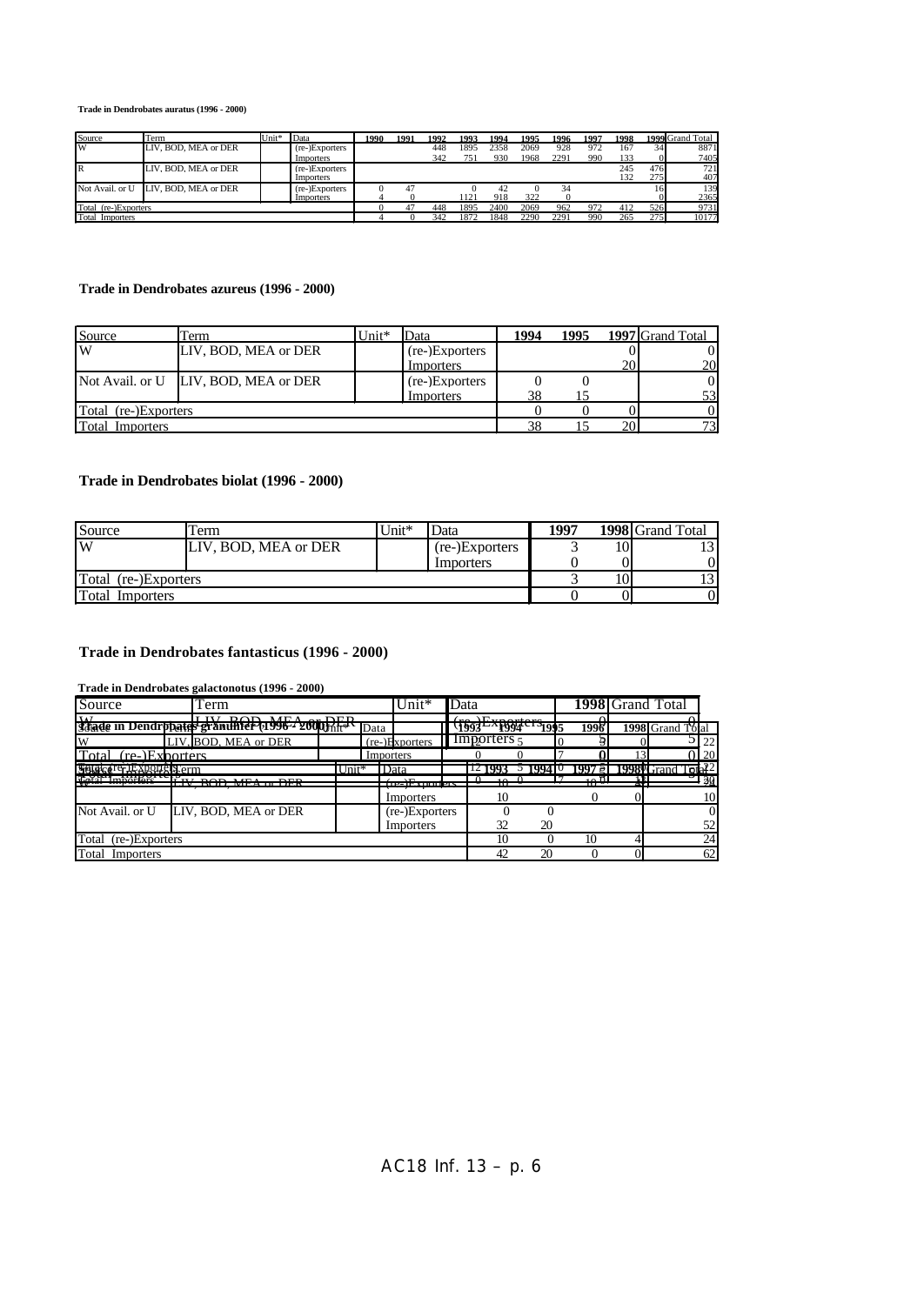**Trade in Dendrobates histrionicus (1996 - 2000)**

| Source                  | Term                                 | $Unit*$ | Data           | 1992 | 1994 | 1995 | 1996 |    | 1997 Grand Total |
|-------------------------|--------------------------------------|---------|----------------|------|------|------|------|----|------------------|
| W                       | LIV, BOD, MEA or DER                 |         | (re-)Exporters | 20   |      |      |      | 37 | 57 I             |
|                         |                                      |         | Importers      | 10   |      | 480  | 325  | 12 | 927              |
|                         | Not Avail, or U LIV, BOD, MEA or DER |         | (re-)Exporters |      | 10   |      |      |    | 10               |
|                         |                                      |         | Importers      | 25   | 631  |      |      |    | 656              |
| Total<br>(re-)Exporters |                                      |         |                | 20   | 10   |      |      | 37 | 67               |
| Total<br>Importers      |                                      |         |                | 35   | 631  | 480  | 325  | 12 | 1583             |

## **Trade in Dendrobates imitator (1996 - 2000)**

| Source               | Term                 | $Unit*$ | Data           |     | <b>1998</b> Grand Total |
|----------------------|----------------------|---------|----------------|-----|-------------------------|
| W                    | LIV, BOD, MEA or DER |         | (re-)Exporters | 191 | 191                     |
|                      |                      |         | Importers      |     |                         |
| Total (re-)Exporters |                      |         |                | 191 | 19 <sup>7</sup>         |
| Total Importers      |                      |         |                |     |                         |

### **Trade in Dendrobates lamasi (1996 - 2000)**

| Source               | Ferm | Unit* | Data Grand Total |
|----------------------|------|-------|------------------|
| Total (re-)Exporters |      |       |                  |
| Total Importers      |      |       |                  |

### **Trade in Dendrobates lehmanni (1996 - 2000)**

**Trade in Dendrobates leucomelas (1996 - 2000)**

|                                                | <u> 11 auc III Denui obaics Icucomeias (1220 - 2000)</u> |                                                                                                                                                    |       |          |      |                   |                                   |      |      |      |             |                  |                   |
|------------------------------------------------|----------------------------------------------------------|----------------------------------------------------------------------------------------------------------------------------------------------------|-------|----------|------|-------------------|-----------------------------------|------|------|------|-------------|------------------|-------------------|
|                                                |                                                          |                                                                                                                                                    |       |          |      |                   |                                   |      | Year |      |             |                  |                   |
| <b>Paul fo Bendrobates pumilid (944) 2000)</b> |                                                          |                                                                                                                                                    |       | $Unit*$  | Data |                   |                                   |      |      |      |             | 1994 Grand Total |                   |
| Not Avail. or U                                | LIV, BOD, MEA or DER                                     |                                                                                                                                                    |       |          |      | (re-)ExporterYear |                                   |      |      |      |             |                  |                   |
| Source                                         | Term                                                     |                                                                                                                                                    |       |          |      | Datamporters      |                                   |      | 1994 |      |             |                  | 309951 Grand T301 |
| <b>SHALLICE</b>                                |                                                          | レホーロ                                                                                                                                               | TT990 |          |      |                   | 1994                              |      |      |      |             |                  | ppx cranga etah   |
| <b>WAQITALIT</b>                               | <b>EAN-PACIDEMEY, J. DER., 1</b>                         | (re-Exporters                                                                                                                                      |       |          |      |                   | $\frac{1}{2000}$ $\frac{1}{2000}$ | 2085 |      | 843  |             | 54               | $U_{33}$ y        |
| ь-на-                                          |                                                          | Importers                                                                                                                                          |       |          |      | Im38Arte#04       | 636                               |      |      |      | 730)        | 248              | 20 <b>660</b>     |
| Total<br>(re-)Exporters                        |                                                          | <u> 1950 - 1950 - 1950 - 1950 - 1950 - 1950 - 1950 - 1950 - 1950 - 1950 - 1950 - 1950 - 1950 - 1950 - 1950 - 195</u><br>$v_{\mu\nu}$<br>Importers. |       |          |      |                   |                                   |      |      |      |             | .<br>299         | .er<br>299        |
| Notail Intiodrier BOD, MEA or DER              |                                                          | (re-)Exporters                                                                                                                                     |       | 38<br>18 |      | 49                |                                   |      | P40  |      | 20          |                  | 60                |
|                                                |                                                          | <b>THIDORIERS</b>                                                                                                                                  |       |          |      | 11 Z              | ooo                               | 42V  |      |      | $_{\rm 50}$ |                  | 10.34             |
| Total (re-)Exporters                           |                                                          |                                                                                                                                                    |       | 38<br>18 | 458  | 1856              | 2120                              | 2085 |      | 851  | 1016        | 673              | 9115              |
| Total Importers                                |                                                          |                                                                                                                                                    |       |          | 384  | 1816              | 1304                              | 1937 |      | 2067 | 801         | 547              | 8860              |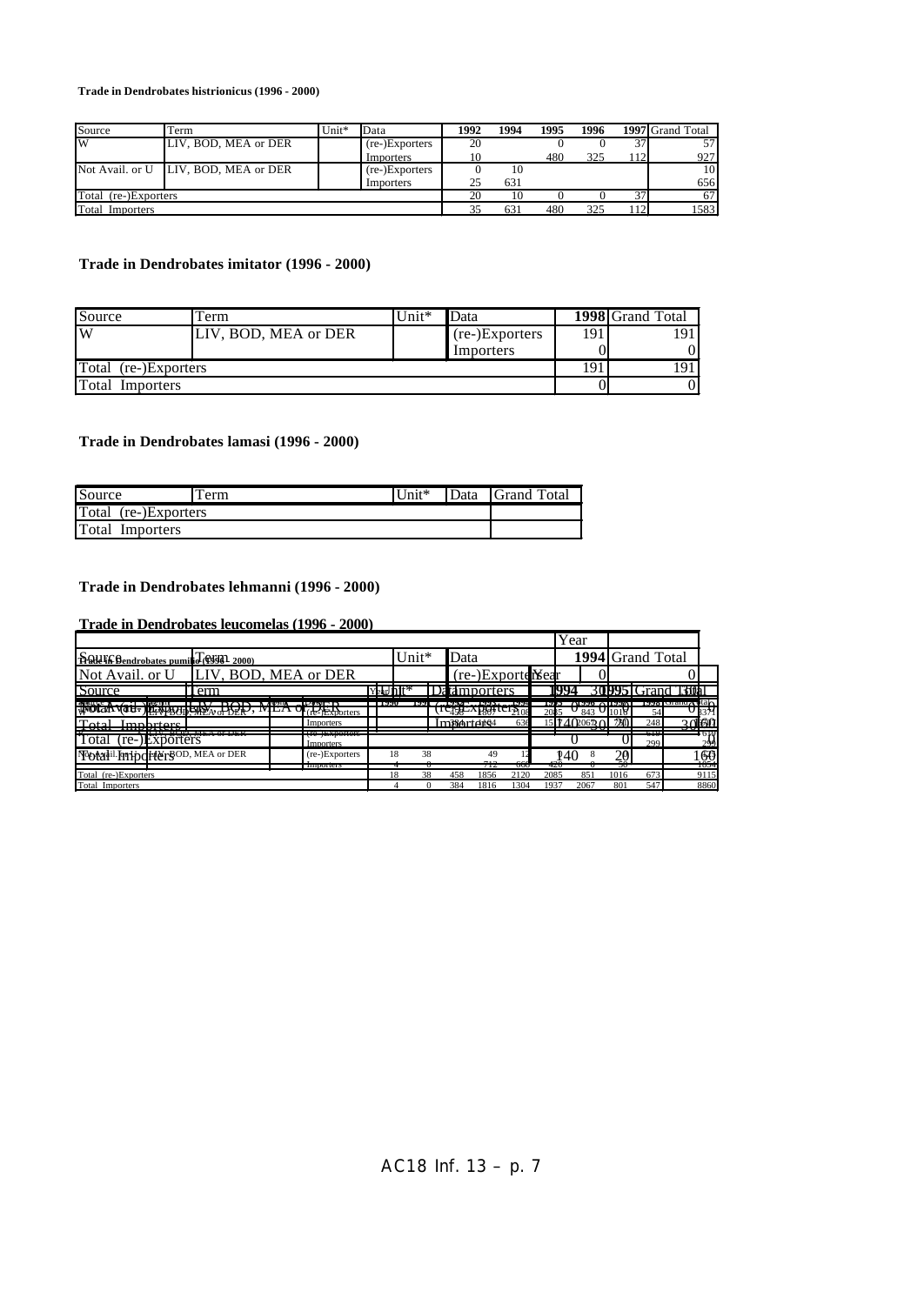**Trade in Dendrobates quinquevittatus (1996 - 2000)**

|                        |                                      |         |                  | ∎Year |      |      |      |      |      |                  |
|------------------------|--------------------------------------|---------|------------------|-------|------|------|------|------|------|------------------|
| Source                 | Term                                 | $Unit*$ | Data             | 1992  | 1993 | 1994 | 1995 | 1996 | 1997 | 1998 Grand Total |
| W                      | LIV. BOD. MEA or DER                 |         | $(re-)Exporters$ | 20    |      |      |      |      |      | 53               |
|                        |                                      |         | Importers        |       |      |      |      |      |      | 10               |
|                        | Not Avail, or U LIV, BOD, MEA or DER |         | (re-)Exporters   |       |      |      |      |      |      |                  |
|                        |                                      |         | <b>Importers</b> |       |      |      | 30   |      |      | 110              |
| Total (re-)Exporters.  |                                      |         |                  | 20    |      |      |      |      |      | 53               |
| <b>Total Importers</b> |                                      |         |                  |       |      |      |      |      |      | 120              |

# **Trade in Dendrobates reticulatus (1996 - 2000)**

|                        |                      |         |                | Year |                               |
|------------------------|----------------------|---------|----------------|------|-------------------------------|
| Source                 | Term                 | $Unit*$ | Data           |      | $\overline{1998}$ Grand Total |
| W                      | LIV, BOD, MEA or DER |         | (re-)Exporters | 323  | 323                           |
|                        |                      |         | Importers      | 37   | 37                            |
| Not Avail. or U        | LIV, BOD, MEA or DER |         | (re-)Exporters | 100  | 100                           |
|                        |                      |         | Importers      |      |                               |
| Total (re-)Exporters   |                      |         |                | 423  | 423                           |
| <b>Total Importers</b> |                      |         |                | 37   | 37                            |

### **Trade in Dendrobates speciosus (1996 - 2000)**

|                      |                                      |                 |                | Year |      |      |                 |                  |
|----------------------|--------------------------------------|-----------------|----------------|------|------|------|-----------------|------------------|
| Source               | Term                                 | $\text{Unit}^*$ | Data           | 1990 | 1991 | 1992 |                 | 1998 Grand Total |
| W                    | LIV. BOD. MEA or DER                 |                 | (re-)Exporters |      |      | 44   |                 | 44               |
|                      |                                      |                 | Importers      |      |      |      | 20 <sup>1</sup> | 24               |
|                      | Not Avail. or U LIV, BOD, MEA or DER |                 | (re-)Exporters |      | 18   |      |                 | 18               |
|                      |                                      |                 | Importers      |      |      |      |                 |                  |
| Total (re-)Exporters |                                      |                 |                |      | 18   | 44   |                 | 62               |
| Total<br>Importers   |                                      |                 |                |      |      |      | 20              | 26               |

**Trade in Dendrobates spp. (1996 - 2000)**

|                        |                      |       |                | <b>Y</b> ear |      |      |      |      |      |      |      |            |                  |
|------------------------|----------------------|-------|----------------|--------------|------|------|------|------|------|------|------|------------|------------------|
| Source                 | Term                 | Unit* | Data           | 1990         | 1991 | 1992 | 1993 | 1994 | 1995 | 1996 | 1998 |            | 1999 Grand Total |
| W                      | LIV. BOD. MEA or DER |       | (re-)Exporters |              |      | 122  |      | 12   |      |      | 20   |            | 156              |
|                        |                      |       | Importers      |              | 30   | 205  | 100  | 107  |      |      |      | 12         | 469              |
| Not Avail, or U        | LIV. BOD. MEA or DER |       | (re-)Exporters |              |      |      |      |      |      |      |      |            | 17               |
|                        |                      |       | Importers      |              |      |      | 1070 | 169  | 70   |      |      |            | 1409             |
| Total (re-)Exporters   |                      |       |                |              |      | 122  |      | 12   |      |      | 20   |            | 173              |
| <b>Total Importers</b> |                      |       |                |              |      | 205  | 170  | 276  | 70   |      |      | $\sqrt{2}$ | 1878             |

**Trade in Dendrobates tinctorius (1996 - 2000)**

|                                                                                                                                                                                                                                                                                                                                               | Year               |                      |                                            |            |                                    |                                  |                                                  |                    |                          |                   |
|-----------------------------------------------------------------------------------------------------------------------------------------------------------------------------------------------------------------------------------------------------------------------------------------------------------------------------------------------|--------------------|----------------------|--------------------------------------------|------------|------------------------------------|----------------------------------|--------------------------------------------------|--------------------|--------------------------|-------------------|
| <u> ФЖАР - </u><br><b>Sbill</b> al<br>robates truncatus                                                                                                                                                                                                                                                                                       | 2000 h990          | 1991                 | 1992                                       | 1993       | 1994                               | 1995                             | 1996                                             | 1997               |                          | 1998 Grand Total  |
| Trade in Dendrobates vanzolinii (1996-152000)                                                                                                                                                                                                                                                                                                 |                    | $\Omega$<br>50       | 709<br>26                                  | 625<br>501 | 746<br>327                         | 1581<br>679                      | 1352<br>1224                                     | 9<br>850           | 178<br>1438              | 5200<br>5095      |
| <del>ldyd?Bbllfd&amp;&amp;Priabilis</del><br><b>996 - 200</b>                                                                                                                                                                                                                                                                                 | 500                | 350                  | $\Omega$<br>200                            | $\Omega$   | 10                                 | $\Omega$                         |                                                  | $\Omega$           |                          | 860<br>2807       |
| This He Exponses drahatas vantrimagulatus (1006)                                                                                                                                                                                                                                                                                              | 2000 $\lambda$ 500 | 350                  | - - -<br>709                               | 625        | 756                                |                                  | 5 <b>kiY eat</b> 52                              |                    | 178                      | 5060              |
| <b>PUGI HIIDOITELS</b><br>$\mathbf{r}$<br>Proton Dycconburghtongili (1006<br>2000)                                                                                                                                                                                                                                                            |                    | ਥਾ…≫<br>ошт          | $\mathbf{E}$<br>Data                       | . J40      | 041                                |                                  | $1 + 7$ 1 $000$ $11/000$<br>TEAP24TUI AIIU TULAI |                    | $1 + 30 - 4$             | $-1$ 1/902        |
| <b>Sourevail</b> or U<br><b>ITemBOD, MEA or DER</b>                                                                                                                                                                                                                                                                                           |                    | Unit*                |                                            |            | Draa) Exporters                    |                                  | 1996                                             |                    | Grand Total <sub>0</sub> |                   |
| frwnROD ME∆ or DER<br>Wurce                                                                                                                                                                                                                                                                                                                   |                    | $I In it*$           |                                            |            | TNRADY THE RESILATE                |                                  | 16                                               |                    |                          | φğ                |
| <b>DOUGL FRACTION</b><br>Froimi in to patricial and                                                                                                                                                                                                                                                                                           | राπा∵              | плата                |                                            |            | $\frac{1}{2}$<br>1111po 14 / 14 41 |                                  | - 7790                                           | <b>AL997IGrand</b> |                          | ØП                |
| THE THE REE TENT DIPP. WILLOW LIBRO<br>l'50                                                                                                                                                                                                                                                                                                   | Unit*              |                      | Data <sub>Laportuis</sub>                  |            | 99.                                |                                  | <b>995191998</b> Grand <b>T6</b>                 |                    |                          |                   |
| (Importers Liv, DOD, MEA or DER)                                                                                                                                                                                                                                                                                                              |                    |                      | <u>TU-JEAPOITUIS</u>                       |            |                                    |                                  | U                                                | ν                  |                          | σ                 |
| wiiiii: Iliiizil <del>a, p</del> ataile setsiile kee <i>valeett</i> iiiii <u>iliiidoilga</u>                                                                                                                                                                                                                                                  |                    |                      |                                            |            |                                    | ₩                                | W                                                | 20<br>$\bm{\pi}$   |                          | 46<br>प्र         |
| $I \, I \, I \, I$ $I \cap \cap I$ $I \cap I$ $A \sim \cap \cap I$<br>LI Y, DUD, MILA VI DEN                                                                                                                                                                                                                                                  |                    |                      | $\Delta E$<br>$11C$ - <i>J</i> EAPOITURS   |            |                                    | $\mathbf{X}$                     | л сар                                            |                    |                          |                   |
| S <sub>OMR</sub> ce<br>Term<br><b>Easters In Samber of Bridges Montgottes I TOOK - 2000 T</b>                                                                                                                                                                                                                                                 |                    | r <b>Amport</b>      | t∏Sata                                     |            |                                    |                                  |                                                  | 1007 Grand Total   |                          | 50                |
| $\frac{1}{2}$ $\frac{1}{2}$ $\frac{1}{2}$ $\frac{1}{2}$ $\frac{1}{2}$ $\frac{1}{2}$ $\frac{1}{2}$ $\frac{1}{2}$ $\frac{1}{2}$ $\frac{1}{2}$ $\frac{1}{2}$ $\frac{1}{2}$ $\frac{1}{2}$ $\frac{1}{2}$ $\frac{1}{2}$ $\frac{1}{2}$ $\frac{1}{2}$ $\frac{1}{2}$ $\frac{1}{2}$ $\frac{1}{2}$ $\frac{1}{2}$ $\frac{1}{2}$<br>LI 1, DOD, MILA OF DER |                    |                      |                                            | $(TC^-)LM$ | وممزموها المتلاط                   |                                  | ∩                                                | U                  |                          | 3<br>Λ<br>σ       |
| $T_{\Delta \rm tal}$<br>Importare<br>-------------                                                                                                                                                                                                                                                                                            |                    |                      |                                            |            | ⊦ear∽                              |                                  |                                                  | 20                 |                          | 70<br>ے ہ         |
| . Herm<br>Source.<br>(1000)<br>$\Delta \hat{u}(\hat{u})$                                                                                                                                                                                                                                                                                      |                    | $U$ nit $\tilde{ }}$ |                                            |            | 19atro Terand                      | `ota                             | 47                                               |                    |                          | Đ                 |
| (Fe=)Exporters<br>TAIA                                                                                                                                                                                                                                                                                                                        |                    |                      |                                            |            |                                    | Yea                              | U                                                |                    |                          | π                 |
| <b>Some cimporters</b><br>Term                                                                                                                                                                                                                                                                                                                |                    | Unit*                | Data                                       |            |                                    |                                  | 994                                              |                    |                          | 45 95 Grand Total |
| ₩<br><del>LIV, BOD, MEA or DER</del>                                                                                                                                                                                                                                                                                                          |                    | nvio                 | NTTOTIMATTL<br>(R <del>F)Ekportega.</del>  |            |                                    | Ō<br>o                           | $\Omega$                                         |                    |                          | 9                 |
|                                                                                                                                                                                                                                                                                                                                               |                    | $T$ $T$ $T$          | тщадция                                    |            |                                    |                                  | 10<br>₹U                                         | 10                 |                          | 20                |
| $\mathbf{C}$<br>הדו<br>$R^{UUII}$<br>H <sup>161</sup> BOD MEA or DED<br>$\sim$ TT                                                                                                                                                                                                                                                             |                    | ошг                  | Raig                                       |            | $\overline{ }$<br>UI dilu          | È<br>$\overline{\text{total}_0}$ |                                                  |                    |                          | 10                |
| $\overline{\text{ (re)}}$ Exporters $\overline{\text{EV}}$ , $\overline{\text{BUV}}$ , $\overline{\text{MEA}}$ or DER<br>Total                                                                                                                                                                                                                |                    |                      | (10 <i>JEA</i> portors<br><b>Importers</b> |            |                                    |                                  | 10<br>250                                        |                    |                          | 250               |
| 4mporters                                                                                                                                                                                                                                                                                                                                     |                    |                      |                                            |            |                                    |                                  | 20<br>19                                         | 0                  |                          | 19                |
| Total Importers                                                                                                                                                                                                                                                                                                                               |                    |                      |                                            |            |                                    |                                  | 260                                              | 10                 |                          | 270               |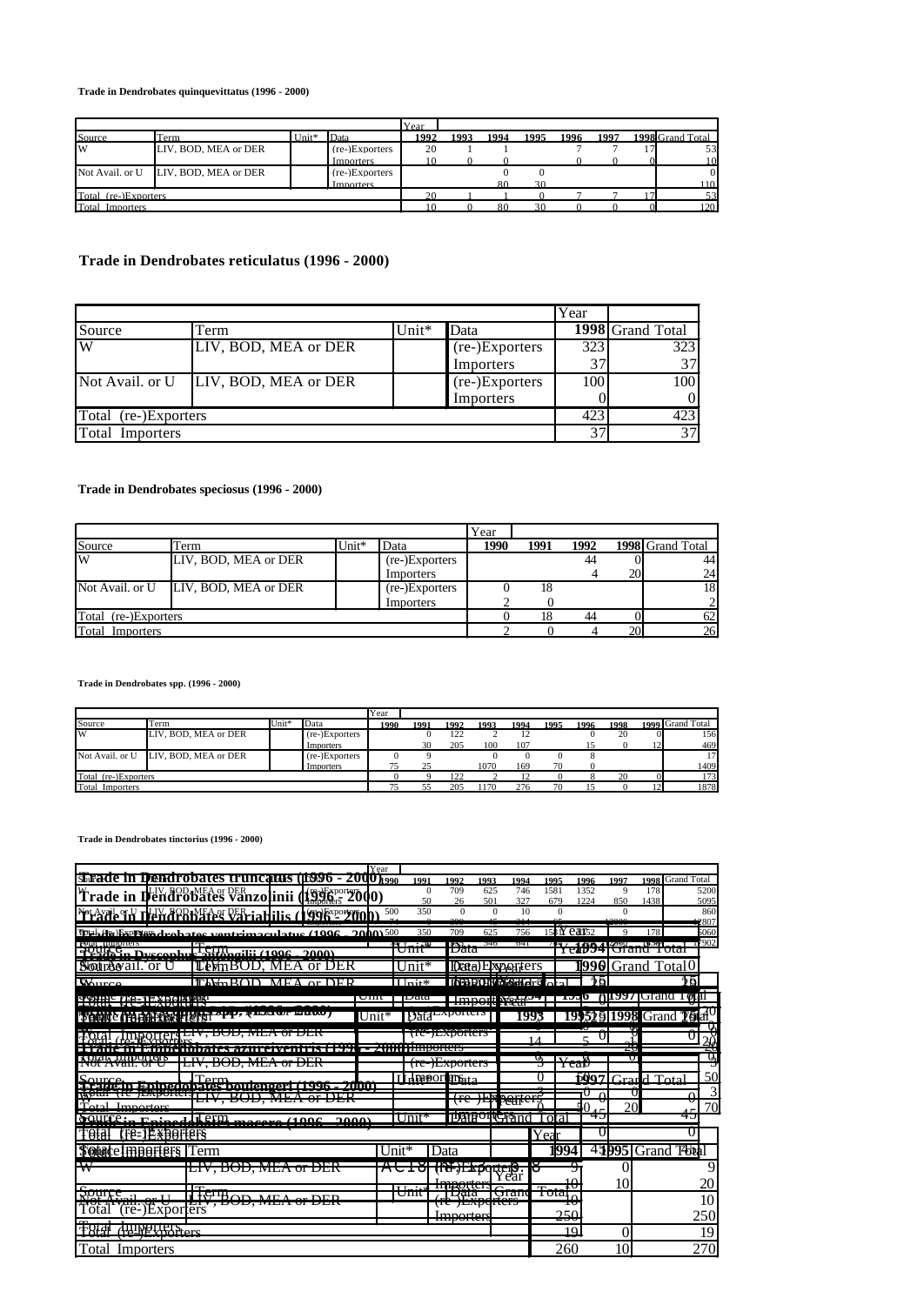### **Trade in Epipedobates maculatus (1996 - 2000)**

|                        |       |       |      | Year               |
|------------------------|-------|-------|------|--------------------|
| Source                 | l'erm | Unit* | Data | <b>Grand Total</b> |
| Total (re-)Exporters   |       |       |      |                    |
| <b>Total Importers</b> |       |       |      |                    |

### **Trade in Epipedobates pictus (1996 - 2000)**

|                      |                      |       |                | Year |      |      |    |                  |
|----------------------|----------------------|-------|----------------|------|------|------|----|------------------|
| Source               | Term                 | Unit* | Data           | 1994 | 1995 | 1997 |    | 1998 Grand Total |
| W                    | LIV, BOD, MEA or DER |       | (re-)Exporters |      |      |      | 35 | 37               |
|                      |                      |       | Importers      |      |      |      |    | 161              |
| Total (re-)Exporters |                      |       |                |      |      |      |    | 271              |
| Total<br>Importers   |                      |       |                |      |      |      |    | 16               |

## **Trade in Epipedobates simulans (1996 - 2000)**

|                      |      |       |      | Year               |
|----------------------|------|-------|------|--------------------|
| Source               | Term | Unit* | Data | <b>Grand Total</b> |
| Total (re-)Exporters |      |       |      |                    |
| Total Importers      |      |       |      |                    |

### **Trade in Epipedobates spp. (1996 - 2000)**

**Trade in Epipedobates tricolor (1996 - 2000)**

|                            |                                             |           |       |                                            |      |      | Year |             |      |     |                                 |
|----------------------------|---------------------------------------------|-----------|-------|--------------------------------------------|------|------|------|-------------|------|-----|---------------------------------|
| Source                     | Term                                        |           | Unit* | Data                                       |      |      |      | 1996        | 1997 |     | 1998 Grand Total                |
|                            | Wrade in Epipedovales zavaroor 1998 - 2000) |           |       | $(r_{e^-})$ Exporter $\gamma_{\text{Bar}}$ |      |      |      |             |      |     | 83                              |
| Source                     | Term                                        | $I In **$ |       | Dath Importers                             |      | 1994 |      | 1005        | 1996 |     | $1901$ Grand Total <sup>0</sup> |
|                            | Wotal (re-)Exportery BOD, MEA or DER        |           |       | (re-)Exporters                             |      |      |      |             |      | 141 | 83                              |
| пош<br><b>IMPORTERS</b>    |                                             |           |       | <i>importers</i>                           |      |      |      | USU         | 1020 | 100 | 300                             |
| Source                     | $DOD$ MEA $\sim$ DED<br>`erm                |           |       | $\Gamma$ $\sim$ $\sim$ $\sim$              | Data |      | ∓уат | Grand Total |      |     | $\overline{2}$<br>526           |
| Total(refrexborporters     |                                             |           |       |                                            |      |      |      |             | 15   | 59  | 74                              |
| <b>Totah Uninortoriers</b> |                                             |           |       |                                            |      |      | 526  | 80          | 20   | 100 | 826                             |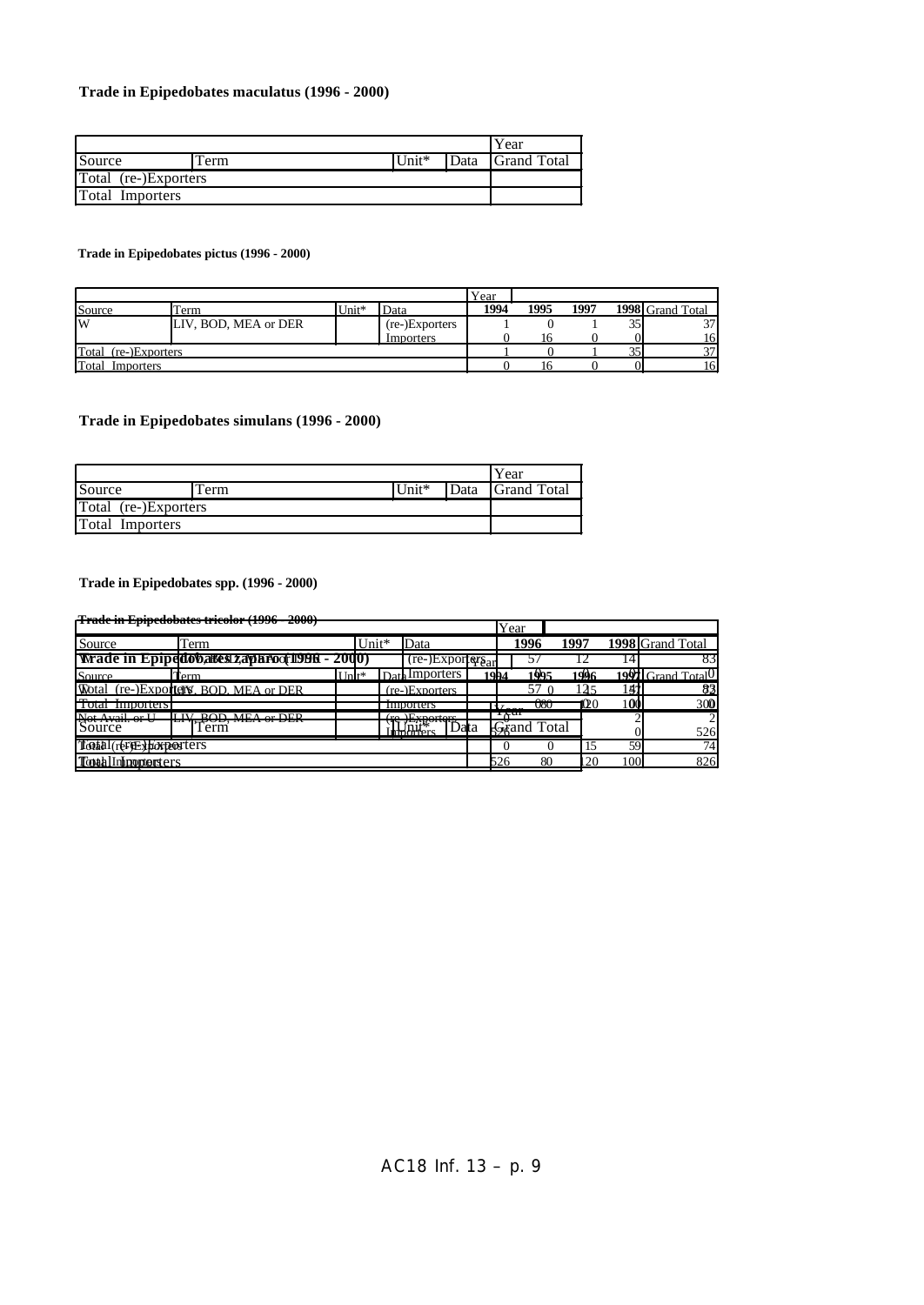### **Trade in Hoplobatrachus tigerinus (1996 - 2000)**

|                      |      |       |      | Year                 |
|----------------------|------|-------|------|----------------------|
| Source               | Term | Unit* | Data | <b>S</b> Grand Total |
| Total (re-)Exporters |      |       |      |                      |
| Total Importers      |      |       |      |                      |

**Trade in Mantella aurantiaca (1996 - 2000)**

|                        |                                      |       |                | Year |      |       |       |             |                  |
|------------------------|--------------------------------------|-------|----------------|------|------|-------|-------|-------------|------------------|
| Source                 | Term                                 | Unit* | Data           | 1994 | 1995 | 1996  | 1997  |             | 1998 Grand Total |
| W                      | LIV, BOD, MEA or DER                 |       | (re-)Exporters |      | 1736 | 16757 |       | 17692 31759 | 77944            |
|                        |                                      |       | Importers      | 50   | 4430 | 6962  | 11439 | 13573       | 36454            |
|                        | Not Avail, or U LIV, BOD, MEA or DER |       | (re-)Exporters |      |      |       |       |             |                  |
|                        |                                      |       | Importers      | 50   | 1100 |       | 200   | 100         | 1450             |
| Total (re-)Exporters   |                                      |       |                |      | 1736 | 16766 |       | 17692 31759 | 77953            |
| <b>Total Importers</b> |                                      |       |                | 100  | 5530 | 6962  |       | 13673       | 37904            |

### **Trade in Mantella bernhardi (1996 - 2000)**

|                      |       |       |      | Year               |
|----------------------|-------|-------|------|--------------------|
| Source               | l'erm | Unit* | Data | <b>Grand Total</b> |
| Total (re-)Exporters |       |       |      |                    |
| Total Importers      |       |       |      |                    |

#### **Trade in Mantella betsileo (1996 - 2000)**

**Trade in Mantella cowani (1996 - 2000)**

|                                                             |                      |      | Year               |
|-------------------------------------------------------------|----------------------|------|--------------------|
| $\frac{1}{2}QWSE_{in \text{Montoll}}TET_{in}$ (1006 - 2000) | Unit*                | Data | <b>Grand Total</b> |
| Total (re-)Exporters                                        |                      |      | Year               |
| <b><i>Sotal</i></b> elmporters Term                         | $\overline{I}$ Init* |      | Data Grand Total   |
| Total (re-)Exporters                                        |                      |      | Year               |
| <b>Sotatemporters</b> Term                                  | $\overline{I}$ Init* | Data | <b>Grand Total</b> |
| Total (re-)Exporters                                        |                      |      |                    |
| <b>Total Importers</b>                                      |                      |      |                    |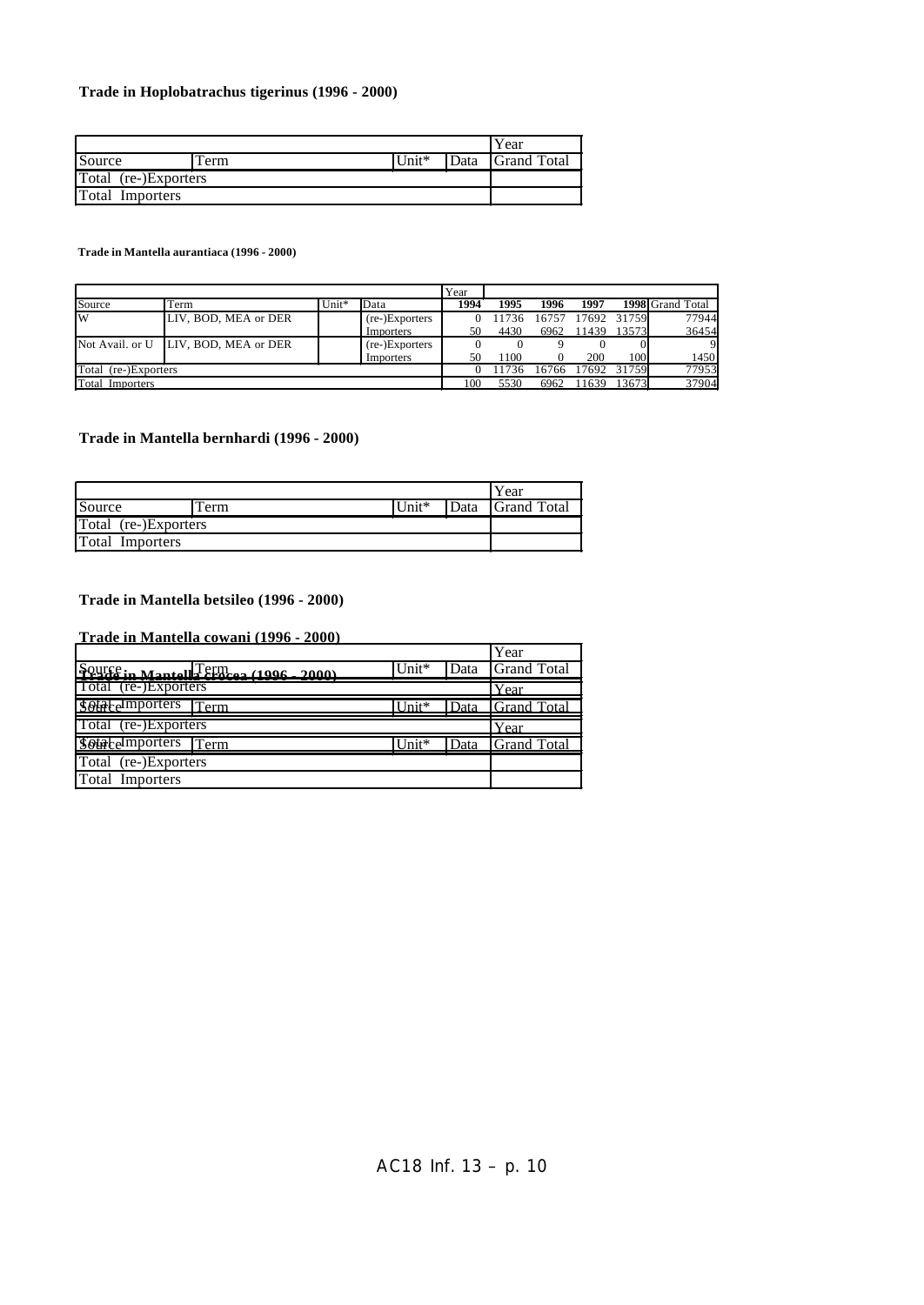### **Trade in Mantella expectata (1996 - 2000)**

|                        |      |            |              | Year               |
|------------------------|------|------------|--------------|--------------------|
| Source                 | Term | $ Unit^* $ | <b>IData</b> | <b>Grand Total</b> |
| Total (re-)Exporters   |      |            |              |                    |
| <b>Total Importers</b> |      |            |              |                    |

### **Trade in Mantella laevigata (1996 - 2000)**

|                      |      |         |      | Year               |
|----------------------|------|---------|------|--------------------|
| Source               | Term | $Unit*$ | Data | <b>Grand Total</b> |
| Total (re-)Exporters |      |         |      |                    |
| Total Importers      |      |         |      |                    |

### **Trade in Mantella madagascariensis (1996 - 2000)**

|                      |      |       | Year             |
|----------------------|------|-------|------------------|
| Source               | Term | Unit* | Data Grand Total |
| Total (re-)Exporters |      |       |                  |
| Total Importers      |      |       |                  |

## **Trade in Mantella pulchra (1996 - 2000)**

### **Trade in Mantella spp. (1996 - 2000)**

|                                            |                                          |       |      | Year                      |                  |                  |  |
|--------------------------------------------|------------------------------------------|-------|------|---------------------------|------------------|------------------|--|
|                                            | Source in Montally efficie (1006 - 2000) | Unit* | Data | <b>Grand Total</b>        |                  |                  |  |
| (re-)Exporters<br>Total                    |                                          |       |      |                           | $v_{\text{ear}}$ |                  |  |
| <b><i>Sotal</i></b> <sub>e</sub> dmporters | Term                                     | Jnit* | Data |                           |                  | 1997 Grand Total |  |
| ™                                          | LIV, BOD, MEA or DER                     |       |      | (re-)Exporters            |                  |                  |  |
| Source                                     | Term                                     | ∐nit* |      | <b>DEBOILGES</b> nd Total |                  |                  |  |
| Tata!<br>(F6=)ЕХВАГІ6FS                    |                                          |       |      |                           |                  |                  |  |
| Fata<br>lmaaftefs                          |                                          |       |      |                           |                  |                  |  |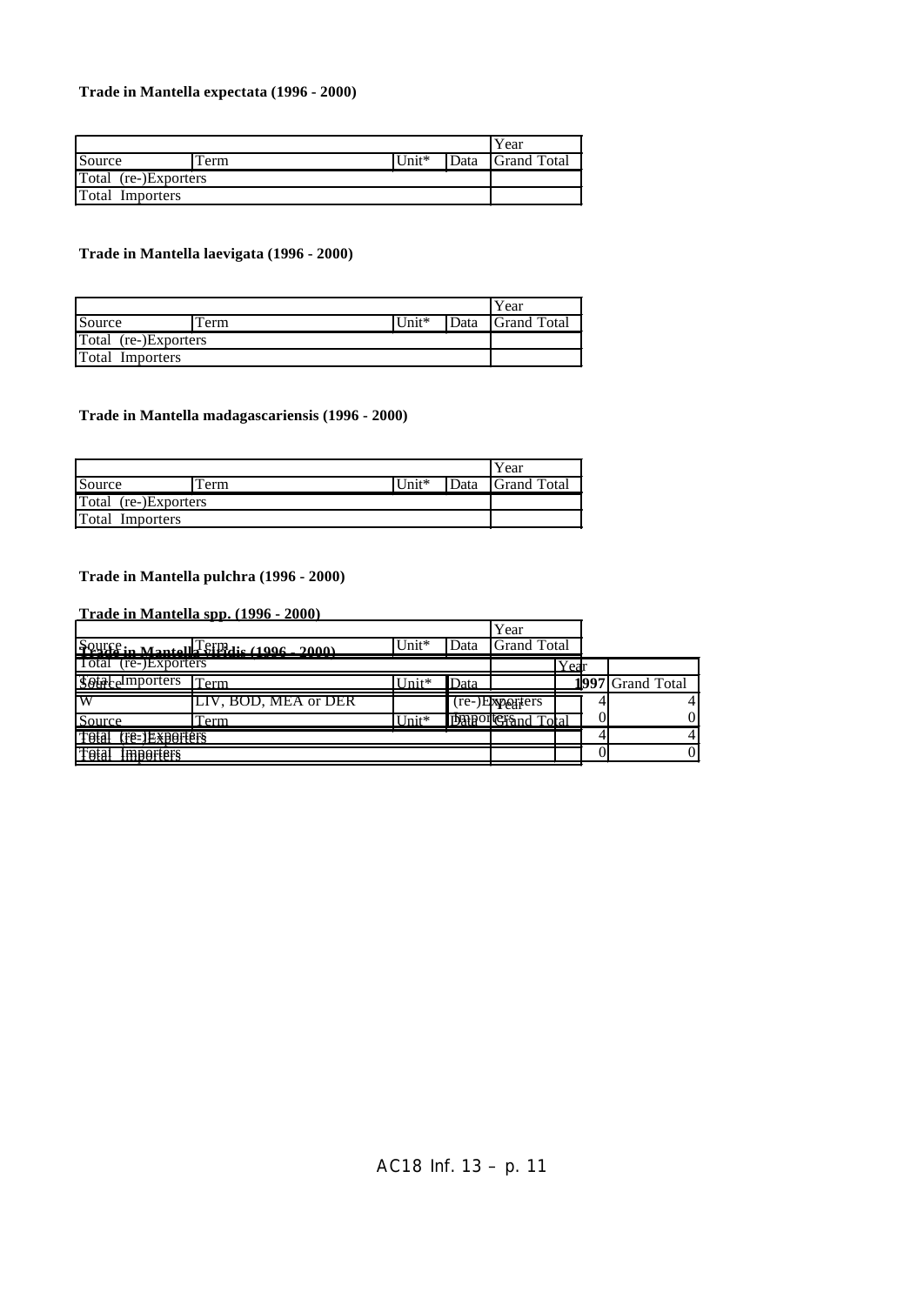### **Trade in Minyobates fulguritus (1996 - 2000)**

|                        |                                      |       | Year           |      |                               |
|------------------------|--------------------------------------|-------|----------------|------|-------------------------------|
| Source                 | Term                                 | Unit* | Data           | 1992 | $\overline{1996}$ Grand Total |
| $\overline{\text{W}}$  | LIV, BOD, MEA or DER                 |       | (re-)Exporters |      |                               |
|                        |                                      |       | Importers      |      | ΟI                            |
|                        | Not Avail. or U LIV, BOD, MEA or DER |       | (re-)Exporters |      | 41                            |
|                        |                                      |       | Importers      |      | ΟI                            |
| Total (re-)Exporters   |                                      |       | 2              |      |                               |
| <b>Total Importers</b> |                                      |       | OI             |      |                               |

**Trade in Minyobates minutus (1996 - 2000)**

|                      |                                      |       |                | Year |      |                  |
|----------------------|--------------------------------------|-------|----------------|------|------|------------------|
| Source               | Term                                 | ∐nit* | Data           | 1990 | 1991 | 1992 Grand Total |
| IW                   | LIV, BOD, MEA or DER                 |       | (re-)Exporters |      |      | 81               |
|                      |                                      |       | Importers      |      |      | ΟI               |
|                      | Not Avail. or U LIV, BOD, MEA or DER |       | (re-)Exporters |      | 10   | 20               |
|                      |                                      |       | Importers      |      |      | 01               |
| Total (re-)Exporters |                                      |       |                |      |      | 28               |
| Total<br>Importers   |                                      |       |                |      |      | 01               |

## **Trade in Nectophrynoides minutus (1996 - 2000)**

|                      |                                      |         |                | Year |                  |  |
|----------------------|--------------------------------------|---------|----------------|------|------------------|--|
| Source               | Term                                 | $Unit*$ | Data           |      | 1990 Grand Total |  |
|                      | Not Avail. or U LIV, BOD, MEA or DER |         | (re-)Exporters |      |                  |  |
|                      |                                      |         | Importers      |      |                  |  |
| Total (re-)Exporters |                                      |         |                |      |                  |  |
| Total<br>Importers   |                                      |         |                |      |                  |  |

## **Trade in Nectophrynoides spp. (1996 - 2000)**

|                      |     |          |      | Year               |
|----------------------|-----|----------|------|--------------------|
| Source               | erm | Unit $*$ | Data | <b>Grand Total</b> |
| Total (re-)Exporters |     |          |      |                    |
| Total Importers      |     |          |      |                    |

**Trade in Nectophrynoides tornieri (1996 - 2000)**

# **Trade in Nectophrynoides viviparus (1996 - 2000)**

|                                                                         |                          |                                    |                                           |                                                               | Year               |           |                |                 |             |                         |                 |
|-------------------------------------------------------------------------|--------------------------|------------------------------------|-------------------------------------------|---------------------------------------------------------------|--------------------|-----------|----------------|-----------------|-------------|-------------------------|-----------------|
| Squiff in Phobobate Resoleri (1996, 2000)                               |                          |                                    | Unit*                                     | Data                                                          | <b>Grand Total</b> |           |                |                 |             |                         |                 |
| Total (re-)Exporters                                                    |                          |                                    |                                           |                                                               | Year               |           |                |                 |             |                         |                 |
| <b>Sota</b> celmporters, Term.                                          |                          | $\Delta \Delta \Delta$<br>100<     | $Unit*$                                   | Data                                                          | <b>Grand Total</b> |           |                |                 |             |                         |                 |
| (re-)Exporters<br>Total                                                 |                          |                                    |                                           |                                                               | Year               |           |                |                 |             |                         |                 |
| <b>Rojace mporters</b> Termos 2000                                      |                          |                                    | $Unit*$                                   | Data                                                          | <b>Grand Total</b> |           |                |                 |             |                         |                 |
| $(re-)Exports$<br>Total                                                 |                          |                                    |                                           |                                                               | Year               |           |                |                 |             |                         |                 |
| <b><i>Sotabelmporters</i></b> , <i>Term</i>                             |                          |                                    | v-hJnit*                                  | Data                                                          | Grand Total        |           |                |                 |             |                         |                 |
| $\tau$ -renn $\sim$<br><b>ABUILET</b><br>π <sub>w</sub> otal            | TC-JEAP RISTMEA or DER   | TT THING<br><b>Plans</b>           | 1990                                      | 199<br>1993                                                   | 1994               | 1995      | 199            | 1997            |             | 1998 Grand Total        |                 |
|                                                                         |                          | (re-)Exporters<br><b>MAA)</b> tere |                                           | 80<br>$\Omega$                                                | 25<br>$\Omega$     | 128<br>61 |                | $\Omega$<br>185 | 191<br>301  |                         | 516<br>673      |
| <b>Trade ImPhyllobates bicolor (1996</b><br>INOL AVAII, OI U            | LI V . DUD. IVIEA UI DEN | oool<br><b>HE-JEADORERS</b>        | 24J                                       | $\sim$<br>100<br>U                                            |                    |           |                |                 |             |                         | 345             |
| <u> Trade in Phyllobates lugubris (1996 <sup>Im</sup>2000)</u>          |                          |                                    | $\Omega$                                  | 21<br>$\Omega$                                                | $\mathbf{x}$       |           |                |                 |             |                         | 21              |
|                                                                         |                          |                                    | 245                                       | $\Omega$<br>100                                               | тсді               | 120       |                |                 | 191         |                         | 861             |
| <b>DOUTOGYTOTS</b>                                                      | <del>Term</del>          |                                    | $\Box$ $\Box$<br>$-$ . $\sigma$ . The set | $\blacksquare$<br>11 2010/1 TV110114  1121.01                 | $C$ cand Tate      |           |                | <b>TX3</b>      | १५ ॥        |                         | ny/L            |
| $T-t-1$ $\left( \ldots \right)$ $\Gamma$<br><u>Lotal (re-)Exporters</u> |                          |                                    |                                           |                                                               |                    | Tua       |                |                 |             |                         |                 |
| $H = H$                                                                 |                          |                                    | T Tasikik<br>N                            |                                                               |                    |           | 1002<br>$\sim$ |                 |             | $1004$ $C_{rand}$ Total |                 |
| <b>R</b> otal Importers                                                 | I IV ROD MEA or DED      |                                    | ט ו טר                                    | $\frac{1}{10}$ $\frac{1}{10}$ $\frac{1}{100}$ $\frac{1}{100}$ |                    |           | Y QAI          |                 |             |                         | $\Omega$        |
| Source                                                                  | Term                     |                                    | Uniti                                     | In Reliers                                                    |                    |           | $30^{1992}$    |                 | Grand Total |                         | 30 <sup>°</sup> |
| Not Avail. or U                                                         |                          | LEVYBOOLMME&rODERER                |                                           | (re-VExPONDORIGIS                                             |                    |           |                | 0               |             |                         | $\vert 0 \vert$ |
|                                                                         |                          |                                    |                                           | <b>Banggers</b>                                               |                    |           |                | 5               |             |                         | $\mathfrak{S}$  |
| (re-)Exporters<br>Total                                                 |                          |                                    |                                           |                                                               |                    |           |                | 0               |             | 12                      | $\overline{0}$  |
| <b>Total Importers</b>                                                  |                          |                                    |                                           |                                                               |                    |           | 30             | 5               |             |                         | 1135            |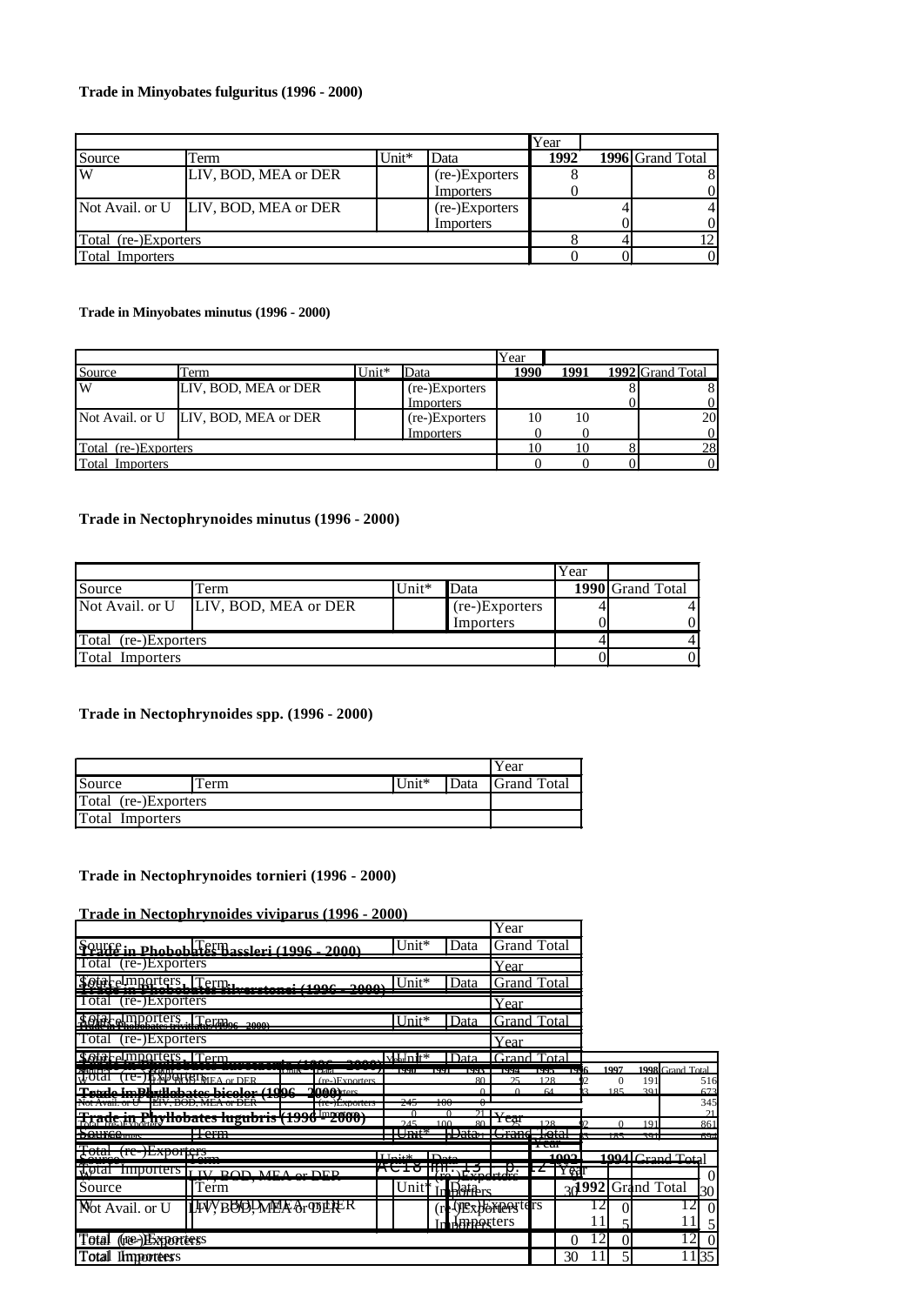### **Trade in Phyllobates spp. (1996 - 2000)**

|                      |                      |         |                | Year |      |      |                  |
|----------------------|----------------------|---------|----------------|------|------|------|------------------|
| Source               | Term                 | $Unit*$ | Data           | 1990 | 1993 | 1994 | 1997 Grand Total |
| W                    | LIV, BOD, MEA or DER |         | (re-)Exporters |      |      |      | 10               |
|                      |                      |         | Importers      |      |      |      |                  |
| Not Avail. or U      | LIV. BOD. MEA or DER |         | (re-)Exporters | 50   |      |      | 50               |
|                      |                      |         | Importers      |      |      | ιo   | 10               |
| Total (re-)Exporters |                      |         | 50             |      |      | 60   |                  |
| Total<br>Importers   |                      |         |                |      |      |      |                  |

# **Trade in Phyllobates terribilis (1996 - 2000)**

|                        |       |       | Year             |
|------------------------|-------|-------|------------------|
| Source                 | l'erm | Unit* | Data Grand Total |
| Total (re-)Exporters   |       |       |                  |
| <b>Total Importers</b> |       |       |                  |

**Trade in Phyllobates vittatus (1996 - 2000)**

|                      |                      |         |                | Year |      |      |    |                  |
|----------------------|----------------------|---------|----------------|------|------|------|----|------------------|
| Source               | Term                 | $Unit*$ | Data           | 1993 | 1994 | 1997 |    | 1998 Grand Total |
| W                    | LIV, BOD, MEA or DER |         | (re-)Exporters |      |      | 10   |    | 10               |
|                      |                      |         | Importers      |      |      |      | 36 | 39               |
| Not Avail. or U      | LIV, BOD, MEA or DER |         | (re-)Exporters |      |      |      |    | 01               |
|                      |                      |         | Importers      |      | 190  |      |    | 208              |
| Total (re-)Exporters |                      |         |                |      |      | 10   |    | 10               |
| Total<br>Importers   |                      |         |                |      | 190  |      |    | 247              |